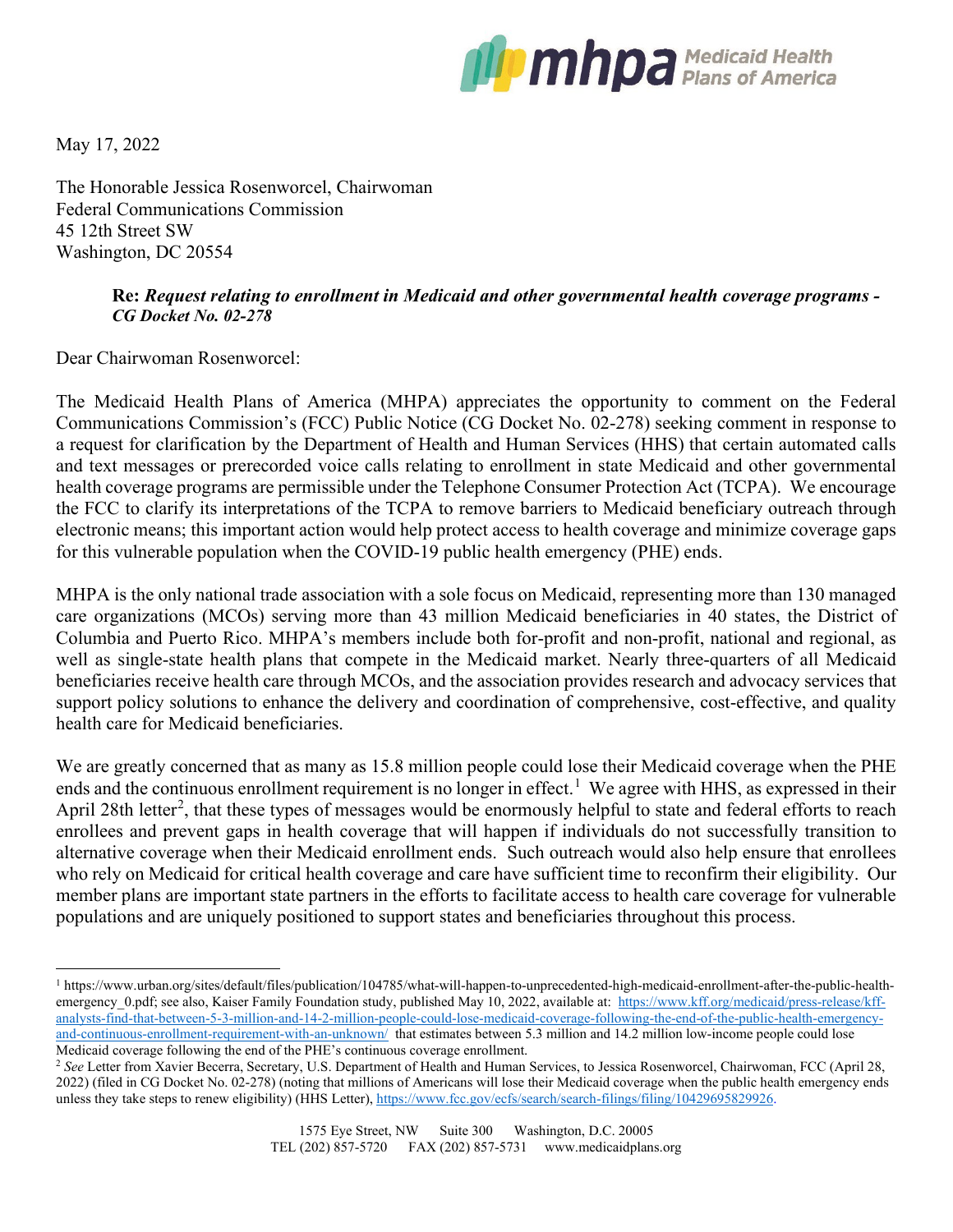

## *Impact of Coverage Loss*

When the PHE ends, states will review their Medicaid rolls and conduct redetermination assessments -- renewals, redeterminations, and verifications -- that were on hold during the federal emergency. Redeterminations and renewals have historically been a source of coverage losses among eligible people due to paperwork barriers and backlogs, respectively, and the potentially sudden, comprehensive nature of COVID-19 PHE redeterminations will make this process uniquely challenging.<sup>[3](#page-1-0)</sup> Moreover, further complicating the redetermination process is the number of individuals who have moved or lost housing because of the pandemic or a natural disaster.<sup>[4](#page-1-1)</sup>

A recent Kaiser Family Foundation (KFF) analysis found that a large share of non-elderly adults and children could be at risk of losing coverage, even if many continue to be eligible.<sup>[5](#page-1-2)</sup> Another KFF study found that individuals with limited English proficiency (LEP) may also be at increased risk of losing Medicaid coverage or experiencing a gap in coverage due to barriers in completing the redetermination processes, even if they remain eligible for coverage.<sup>[6](#page-1-3)</sup> Considering the impact through a health equity lens, a Manatt analysis noted that since "Black, Latino/a, and other people of color make up the largest share of Medicaid enrollees, they will necessarily bear the most significant impact of any large-scale coverage losses at the end of the PHE."[7](#page-1-4) We have also seen first-hand the challenge of the redeterminations process with the Children's Health Insurance Program (CHIP) in Utah where the state was unable to locate many of the families with this health coverage, and 41 percent of children enrolled in CHIP were dropped from the program.<sup>[8](#page-1-5)</sup>

MHPA has previously shared our concerns with the Centers for Medicare and Medicaid Services (CMS)<sup>[9](#page-1-6)</sup> that the sudden stoppage of policies in place for the duration of the PHE or changes made without appropriate notice and timing could have ramifications for the administration of the Medicaid program, as well as potentially lead to confusion and uncertainty for Medicaid beneficiary access to care. We appreciate the guidance and support provided by CMS throughout the COVID-19 pandemic. CMS' ongoing efforts to facilitate a smooth transition from the COVID-19 policies that provided flexibilities during the PHE have focused on preventing or minimizing any potential disruption in the continued delivery of quality health care for Medicaid beneficiaries.

With the unwinding of the PHE flexibilities expected in the near term, we believe it is critical to continue to take steps to protect Medicaid beneficiaries from coverage loss or gaps that can have serious health consequences for populations that are particularly vulnerable.

<span id="page-1-0"></span><sup>&</sup>lt;sup>3</sup> Kinda Serafi, Cindy Mann, and Nina Punukollu, "The Risk of Coverage Loss for Medicaid Beneficiaries as the COVID-19 Public Health Emergency Ends," *To the Point* (blog), Commonwealth Fund, Sept. 23, 2021[. https://doi.org/10.26099/zaz5-5z07](https://doi.org/10.26099/zaz5-5z07) <sup>4</sup> Ibid.

<span id="page-1-3"></span><span id="page-1-2"></span><span id="page-1-1"></span><sup>5</sup> Bradley Corallo, Robin Rudowitz, and Jennifer Tolbert, "Unwinding the PHE: What We Can Learn From Pre-Pandemic Enrollment Patterns," KFF Issue Brief, May 10, 2022.https://www.kff.org/medicaid/issue-brief/unwinding-the-phe-what-we-can-learn-from-pre-pandemic-enrollment-patterns/<br><sup>6</sup> Sweta Haldar, Samantha Artiga, Robin Rudowitz, and Anthony Damico "Unwinding English Proficiency," KFF Issue Brief, Mar. 3, 2022[. https://www.kff.org/medicaid/issue-brief/unwinding-of-the-phe-maintaining-medicaid-for](https://www.kff.org/medicaid/issue-brief/unwinding-of-the-phe-maintaining-medicaid-for-people-with-limited-english-proficiency/)people-with-limited-english-proficiency/<br><sup>7</sup> Patricia Boozang and Adam Striar, Manatt Health, "The End of the COVID Public Health Emergency: Potential Health Equity Implications of

<span id="page-1-4"></span>Ending Medicaid Continuous Coverage,"State Health and Value Strategies, , Sept. 17, 2021[. https://www.shvs.org/the-end-of-the-covid-public-](https://www.shvs.org/the-end-of-the-covid-public-health-emergency-potential-health-equity-implications-of-ending-medicaid-continuous-coverage/)

<span id="page-1-5"></span>health-emergency-potential-health-equity-implications-of-ending-medicaid-continuous-coverage/<br><sup>8</sup> McChesney, M., Nelson, J., and Vandehey, J., "Panel Discussion: Update on Restarting Medicaid Eligibility Redeterminations," CHIP Payment and Access Commission (presentation, January 20, 2022), pg. 101, available at [https://www.macpac.gov/public\\_meeting/january-](https://www.macpac.gov/public_meeting/january-2022-macpac-public-meeting/)[2022-macpac-public-meeting/](https://www.macpac.gov/public_meeting/january-2022-macpac-public-meeting/)

<span id="page-1-6"></span><sup>&</sup>lt;sup>9</sup> MHPA website, available at: https://medicaidplans.org/regulations/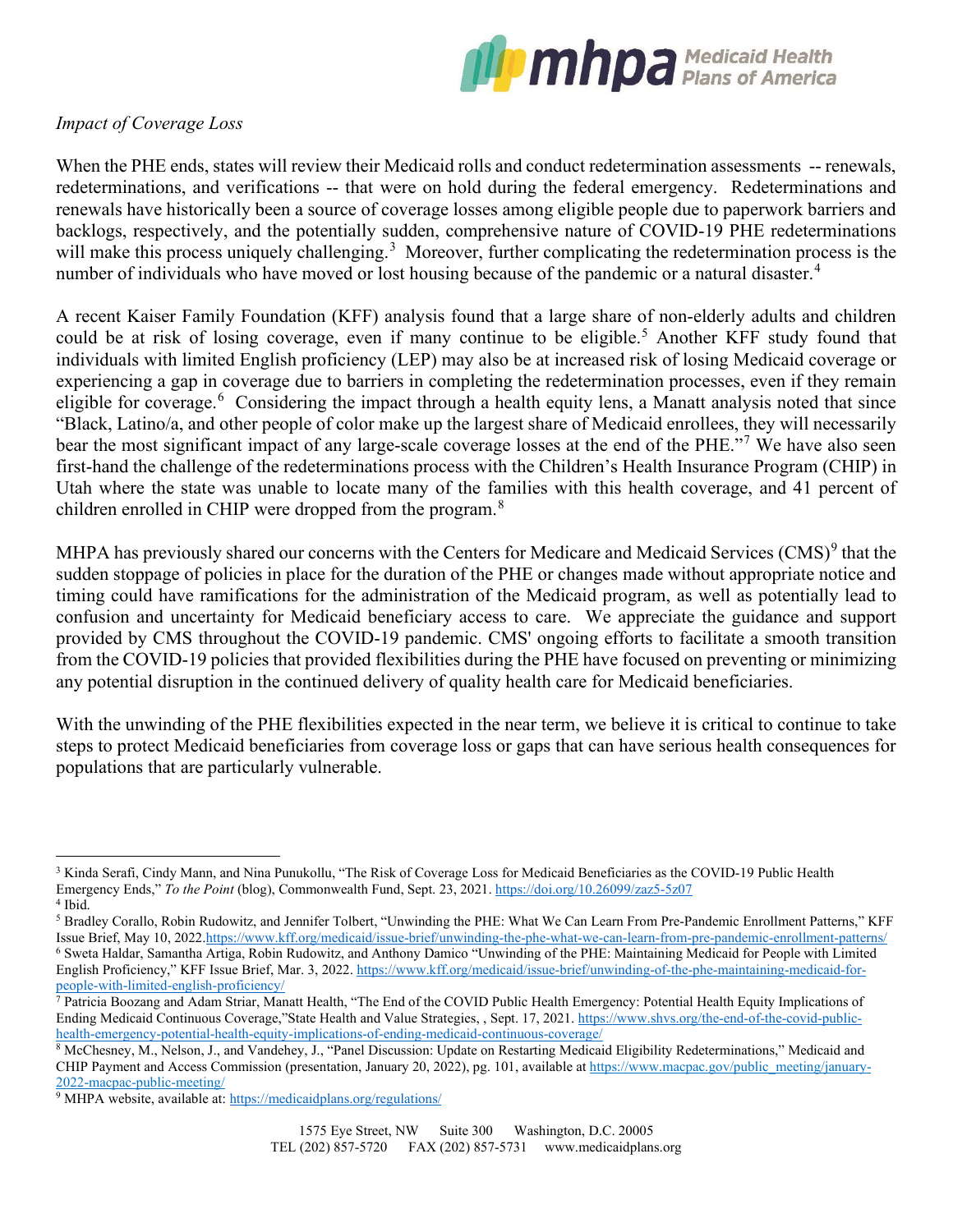

## *Outreach via Modern Modalities – Texting & Automated, Pre-Recorded Voice Calls*

Outreach and communication are critical tools for helping to address the potential for disruption in care and unnecessary churn for Medicaid beneficiaries. Innovations in technology have changed how information is delivered and received and consumer expectations related to communication, including health care-related information, have evolved. The vast majority (97%) of Americans with incomes under \$30,000 a year own a cellphone of some kind, with 75% of those being smartphones. [10](#page-2-0) Text messaging has emerged as an important means of communication. A recent study on the use of texting to provide updates on surgery postponements found that texting updates were viewed as an efficient way to communicate with patients during the COVID-19 pandemic.<sup>[11](#page-2-1)</sup>

The ability of Medicaid MCOs to communicate with Medicaid beneficiaries in the way the beneficiary prefers (mobile/text, email, mail) presents an opportunity to support and reinforce state eligibility determination and redetermination outreach efforts. Moreover, the Medicaid population is more transient than the general population, and unlike mailed letters, a text message or pre-recorded voice call is linked to the mobile phone number and not to a potentially outdated mailing address.

Using multiple modes of communication including mail, phone, text, and email helps increase the likelihood of reaching and connecting with a beneficiary.

## *TCPA Interpretation*

In their April 28<sup>th</sup> letter, Secretary Becerra and Administrator Brooks-LaSure wrote: "...we would like to see the millions of Americans who are eligible for and have gained access to health coverage…remain covered and continue to have the peace of mind that comes with having health coverage…" The letter set forth a strategy to support states "to facilitate renewals, limit additional requests for information from enrollees, and reduce coverage terminations due to enrollee non-response" that includes the use of text messages and automated, pre-recorded calls.

Educating, engaging, and empowering Medicaid beneficiaries is key to ensuring uninterrupted health coverage and access to care. We believe that texting and automated, pre-recorded voice calls are viable modalities for beneficiary outreach. We also believe that federal regulations broadly allow states and health plans to assume member implied prior consent for such communications. The prior consent assumption is derived from the beneficiary's provision of their phone number and signature acknowledging the terms stated on the application form in the context/scope of their health benefit enrollment. We also note that in a decision from April 1, 2021, the U.S. Supreme Court found that texting numbers associated with known individuals does not fall under the definition of "auto-dialer" under the TCPA.<sup>[12](#page-2-2)</sup> We support the removal of barriers and increased flexibility related to member outreach through electronic means, including text messaging and automated, pre-recorded voice calls, that are intended to engage beneficiaries and help minimize disruptions of care. Therefore, we join with HHS and respectfully request that the FCC clarify that this interpretation is consistent with provisions in the TCPA.

<span id="page-2-1"></span><span id="page-2-0"></span><sup>&</sup>lt;sup>10</sup> Pew Research Center, "Mobile Fact Sheet," Apr. 7, 2021. https://www.pewresearch.org/internet/fact-sheet/mobile/<br><sup>11</sup> Kevin Campbell, et al. "Evaluating the Utility of Using Text Messages to Communicate With Patients D of the American Academy of Orthopaedic Surgeons. Global research & reviews vol. 5,6 e21.00042. Jun. 15, 2021, doi:10.5435/JAAOSGlobal-D-21- 00042

<span id="page-2-2"></span><sup>&</sup>lt;sup>12</sup> U.S. Supreme Court, *Facebook, Inc. v. Duguid et al.*, decided April 1, 2021. https://www.supremecourt.gov/opinions/20pdf/19-511\_p86b.pdf